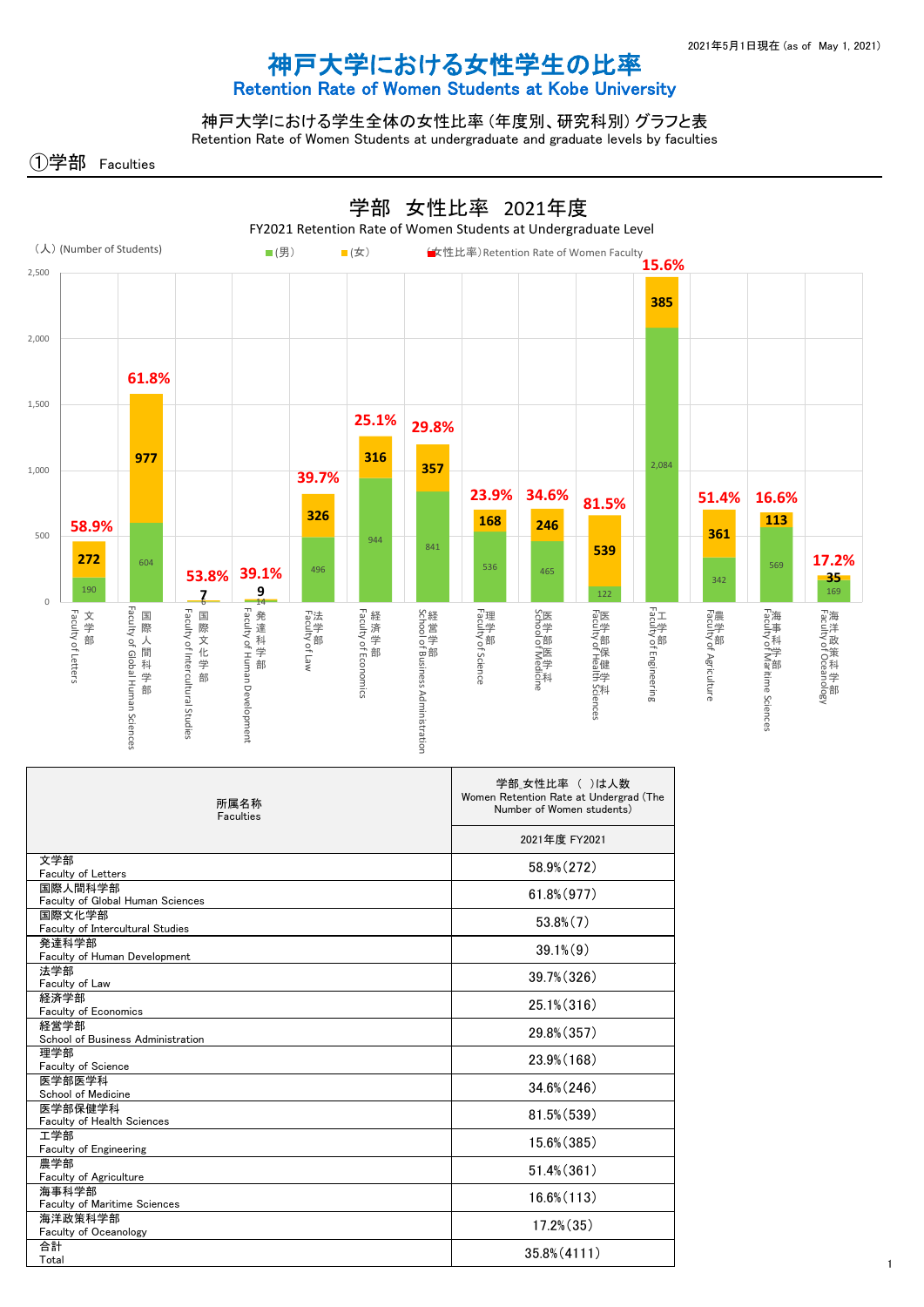| 所属名称<br><b>Graduate Schools</b>                                    | 大学院(M)_女性比率 ( )は人数<br>Women Retention Rate at Graduate Schools<br>(M) (The Number of Women students) |
|--------------------------------------------------------------------|------------------------------------------------------------------------------------------------------|
|                                                                    | 2021年度 FY2021                                                                                        |
| 人文学研究科<br>Graduate School of Humanities                            | $68.1\%$ $(62)$                                                                                      |
| 国際文化学研究科                                                           |                                                                                                      |
| Graduate School of Intercultural Studies                           | $65.7\%$ $(71)$                                                                                      |
| 人間発達環境学研究科<br>Graduate School of Human Development and Environment | $54.3\%$ $(94)$                                                                                      |
| 法学研究科                                                              |                                                                                                      |
| Graduate School of Law                                             | $45.3\%$ $(29)$                                                                                      |
| 経済学研究科                                                             | $50.7\%$ $(74)$                                                                                      |
| Graduate School of Economics                                       |                                                                                                      |
| 経営学研究科<br>Graduate School of Business Administration               | $49.0\%$ (48)                                                                                        |
| 理学研究科                                                              |                                                                                                      |
| Graduate School of Science                                         | $22.4\%$ (52)                                                                                        |
| 医学研究科                                                              |                                                                                                      |
| Graduate School of Medicine                                        | $46.7\%$ (14)                                                                                        |
| 保健学研究科                                                             | $64.4\%$ $(94)$                                                                                      |
| <b>Graduate School of Health Sciences</b>                          |                                                                                                      |
| 工学研究科<br>Graduate School of Engineering                            | $14.4\% (97)$                                                                                        |
| システム情報学研究科                                                         |                                                                                                      |
| Graduate School of System Informatics                              | $12.1\% (20)$                                                                                        |
| 農学研究科                                                              | 50.0% (129)                                                                                          |
| Graduate School of Agricultural Science                            |                                                                                                      |
| 海事科学研究科                                                            | $14.6\%$ $(25)$                                                                                      |
| <b>Graduate School of Maritime Sciences</b>                        |                                                                                                      |
| 国際協力研究科<br>Graduate School of International Cooperation Studies    | $54.2\% (71)$                                                                                        |
| 科学技術イノベーション研究科                                                     |                                                                                                      |
| Graduate School of Science, Technology and Innovation              | $34.9\%$ $(30)$                                                                                      |
| 合計                                                                 |                                                                                                      |
| Total                                                              | 35.4% (910)                                                                                          |